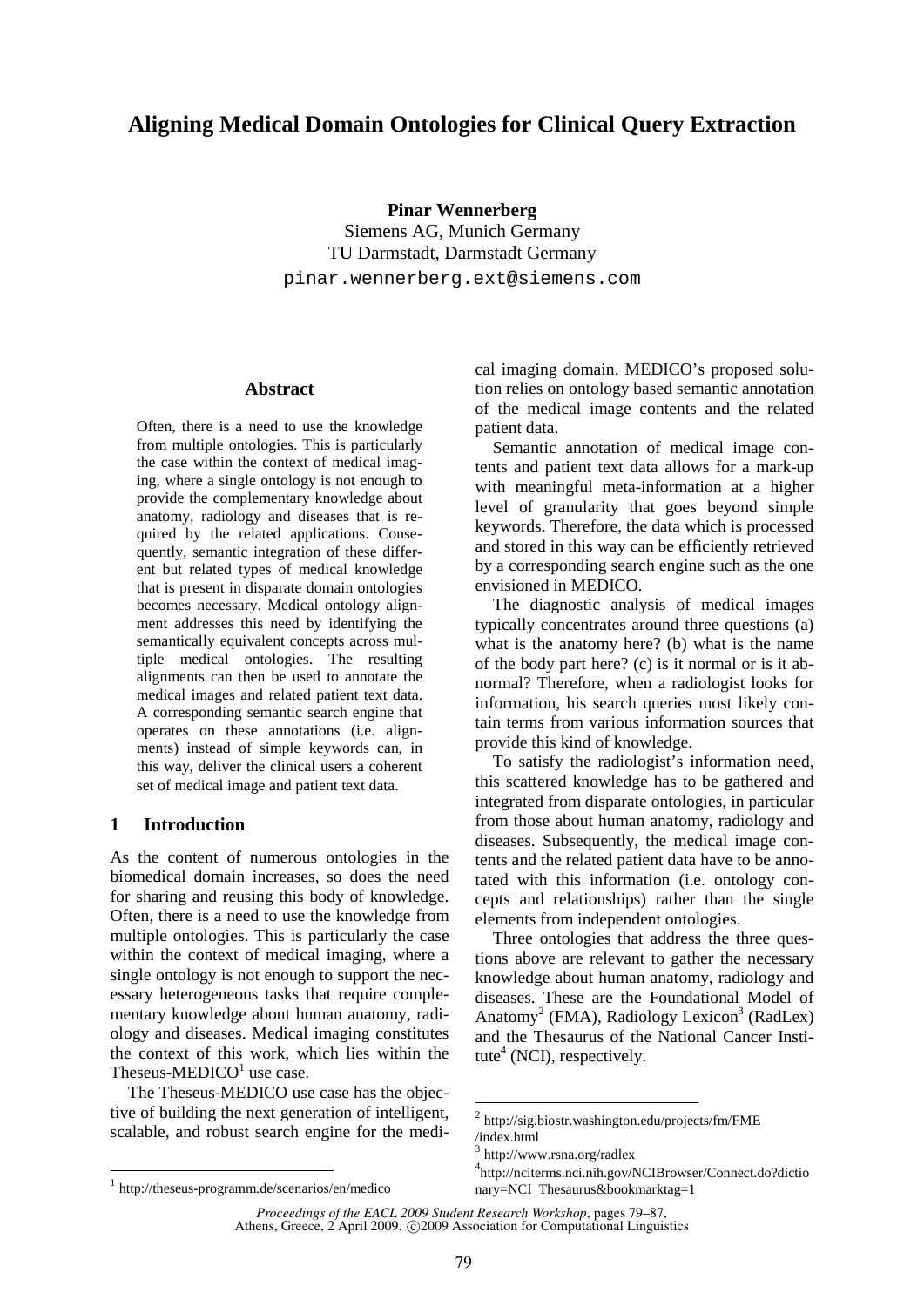Given this context, the semantic integration of these ontologies as knowledge sources becomes critical. Ontology alignment addresses this requirement by identifying semantically equivalent concepts in multiple ontologies. These concepts are then made compatible with each other through meaningful relationships. Hence, our goal is to identify the correspondences between the concepts of different medical ontologies that are relevant to the medical image contents.

The rest of this paper is organized as follows. In the next section we explain the motivation behind aligning the medical ontologies. Section 3 discusses related work in ontology alignment in general and in the biomedical domain. In section 4 we introduce our approach and explain why it goes beyond existing methods. Here we also explain the application scenario, which exhibits how aligned medical ontologies can contribute to the identification of relevant clinical search queries. Section 5 introduces the materials and methods that are relevant for this work. Finally 6 and 7 discusses the planned evaluation and presents the roadmap for the remaining work, respectively

### **2 Motivation**

The following scenario illustrates how the alignment of medical ontologies facilitates the integration of medical knowledge that is relevant to medical image contents from multiple ontologies. Suppose that we want to help a radiologist, who searches for related information about the manifestations of a certain type of lymphoma on a certain organ, e.g. liver, on medical images. As discussed earlier the three types of knowledge that serves him would be about the human anatomy (liver), the organ's location in the body (e.g. upper limb, lower limb, neighboring organs etc.) and whether what he sees is normal or abnormal (pathological observations, symptoms, and findings about lymphoma).

Once we know what the radiologist is looking for we can support him in his search in that we present him an integrated view of only the liver lymphoma relevant portions of the patient health records (or of *that* patient's record), PubMed abstracts as reference resource, drug databases, experience reports from other colleagues, treatment plans, notes of other radiologists or even discussions from clinical web discussion boards.

From the NCI Thesaurus we can obtain the information that '*liver lymphoma*' is the synonym for *'hepatic lymphoma',* for which holds:

*'hepatic lymphoma' 'disease\_has\_primary\_anatomic\_site' 'liver' 'hematopoietic and lymphatic system' 'gastrointestinal system'*

With this information we can now move on to the FMA to find out that *'hepatic artery'* is a *part of* the *'liver'* (such that any finding that indicates lymphoma at the *hepatic artery* would also imply the lymphoma at the *liver*). RadLex on the other hand informs that *'liver surgery'* is a '*treatment'* '*procedure'.* Various types of this '*treatment'* '*procedure'* are '*hepatectomy'*, '*hepatic lobectomy'*, '*hepatic segmentectomy'*, '*hepatic subsegmentectomy'*, '*hepatic trisegmentectomy'* or '*hepatic wedge excision',* which can be used for disease treatment.

Consequently, the radiologist who searches for information about liver lymphoma is presented with a set of patient health records, PubMed abstracts, radiology images etc. that are annotated using the terminology above. In this way, the radiologist's search space is reduced to a significantly small portion of the overdose of information available in multiple data stores. Moreover, he receives coherent data, i.e. images and patient text data that are related to each other, from a single access point without having to login to several different data stores at different locations.

# **3 Related Work**

Ontology alignment is commonly understood as a special case of semantic integration that concerns the semi-automatic discovery of semantically equivalent concepts (sometimes also relations) across two or more ontologies.

There are two commonly adopted approaches to ontology alignment; schema-based and instance-based, where most systems use both. Accordingly, the input of the former approach is the ontology schema only, whereas the input of the latter is the instance data i.e. the data that have been annotated with the ontology schema. Both approaches take advantage of linguistic and graph-based methods to help identify the correspondences. The most recent and comprehensive overview of work ontology alignment in general is reported by Euzenat and Shvaiko (2007).

Ontology alignment is an increasingly active research field in the biomedical domain, especially in association with the Open Biomedical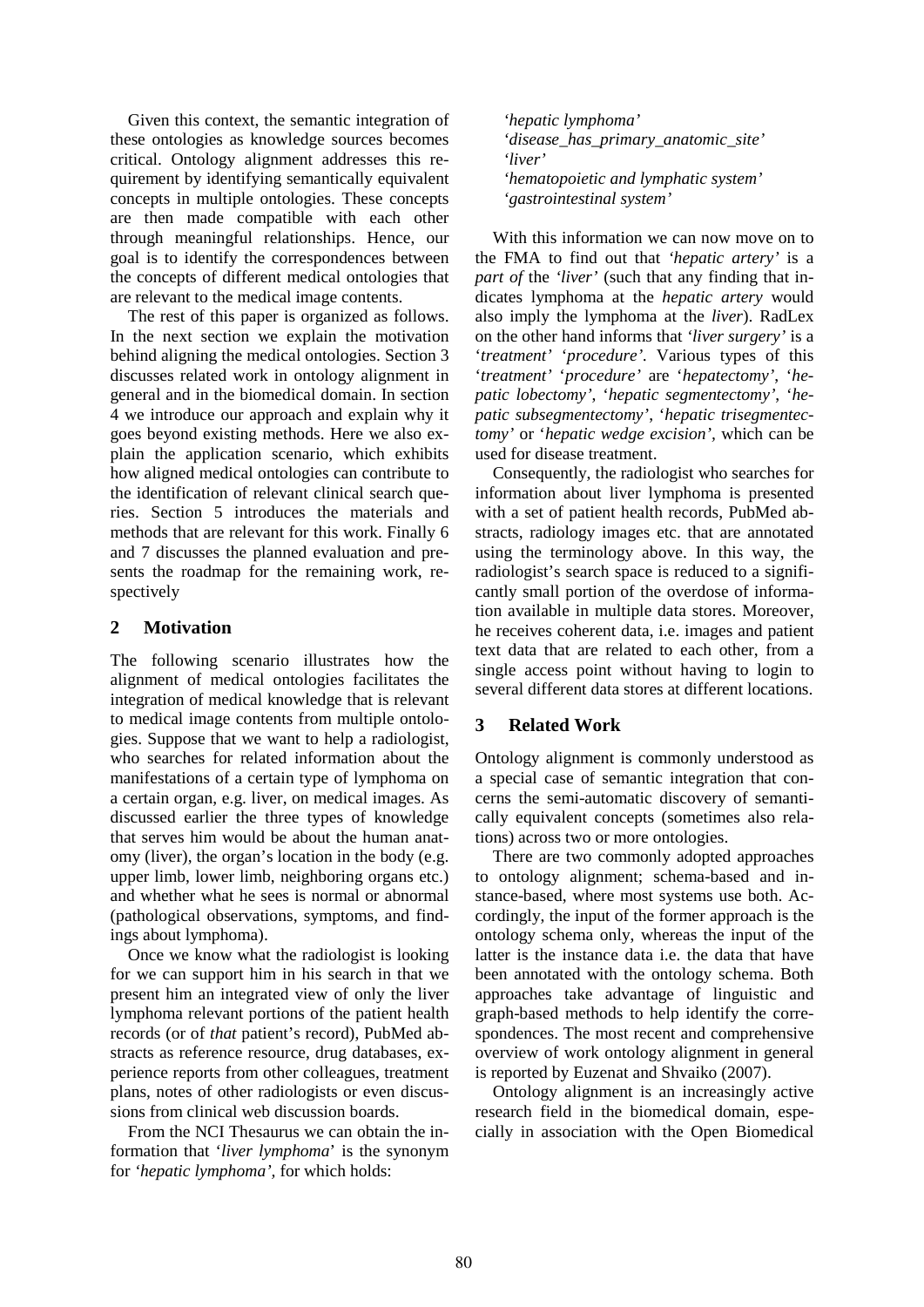Ontologies  $(OBO)^5$  framework. The OBO consortium establishes a set of principles to which the biomedical ontologies shall conform to for purposes of interoperability. The OBO conformant ontologies, such as the FMA, are available at the National Center for Biomedical Ontology (NCBO) BioPortal<sup>6.</sup>

Johnson *et al.* (2006) take an information retrieval approach to discover relationships between the Gene Ontology (GO) and three other OBO ontologies  $(ChEBI<sup>7</sup>, Cell Type<sup>8</sup>$  and BRENDA Tissue<sup>9</sup>). Here, GO ontology concepts are treated as documents, they are indexed using Lucene<sup>10</sup> and are matched against the search queries, which are the concepts from the other three ontologies. Whenever a match is found, it is taken as an evidence of a correspondence. This approach is efficient and easy to implement and can therefore be successful with large medical ontologies. However, it does not account for the complex linguistic structure typically observed at the concept labels of the medical ontologies, which may result in inaccurate matches.

The focus of the work reported by Zhang *et al.* (2004) is to compare two different alignment approaches that are applied to two different ontologies about human anatomy. The subject ontologies are the FMA and the Generalized Architecture for Languages, Encyclopedias and Nomenclatures for Medicine<sup>11</sup> (GALEN). Both approaches use a combination of lexical and structural matching techniques, however one of them additionally employs an external resource (the Unified Medical Lexicon  $UMLS^{12}$ ) to obtain domain knowledge. In this work the authors point to the fact that medical ontologies contain implicit relationships, especially in the multiword concept names that can be exploited to discover more correspondences. This thesis builds on this finding and investigates further methods, e.g. the use of transformation grammars, to discover the implicit information observed at concept labels of the medical ontologies.

On the medical imaging side, there are activities that concentrate around ImageCle $f<sup>13</sup>$  campaign, which concerns the cross-language image retrieval and which runs as a part of the Cross-Language Evaluation Forum  $(CLEF)^{14}$  on multilingual information access. Here, the Medical Annotation and the Medical Retrieval tasks benchmark systems on efficient annotation and retrieval of medical images. However, these activities are organized taking an information retrieval and image parsing perspective and do not focus on semantic information integration. Nevertheless, the campaign releases valuable imaging and text data that can be used.

### **4 Approach and Contributions**

Here, we describe our approach for the alignment of medical ontologies and outline the contributions of this thesis. In this respect, we first specify the general requirements for medical ontology alignment, which are then addressed by our approach. These are followed by the statement of the hypotheses of this work. Secondly, the materials that are relevant for this work are introduced. In particular, we describe the semantic resources and our domain corpora. Finally, an application scenario is described that exhibits the benefits of aligning medical ontologies. We describe this scenario as '*Clinical Query Extraction*' and explain the idea behind.

### **4.1 Requirements for medical ontology alignment**

Drawing upon our experiences with the medical ontologies along the MEDICO use case we have identified some of their common characteristics that are relevant for the alignment process. These can be summarized as:

- 1. Generally, they are very large models.
- 2. They have extensive *is-a* hierarchies up to ten thousands of classes, which are organized according to different views.
- 3. They have complex relationships, where classes are connected by a number of different relations.
- 4. Their terminologies are rather stable (especially for anatomy) in that they should not differ much in the different models.
- 5. The modeling principles for them are well defined and documented.

Based on these characteristics and the general requirements of the MEDICO use case, we de-

<sup>5</sup> http://www.obofoundry.org/

<sup>6</sup> http://www.bioontology.org/ncbo/faces/index.xhtml

<sup>7</sup> www.obofoundry.org/cgi-bin/detail.cgi?id=chebi

<sup>8</sup> www.obofoundry.org/cgi-bin/detail.cgi?id=cell

<sup>9</sup> www.obofoundry.org/cgi-bin/detail.cgi?id=brenda

<sup>10</sup> http://lucene.apache.org/java/docs/

<sup>&</sup>lt;sup>11</sup> http://www.opengalen.org

<sup>12</sup> http://www.nlm.nih.gov/research/umls/

<sup>13</sup> http://imageclef.org

<sup>14</sup> http://www.clef-campaign.org/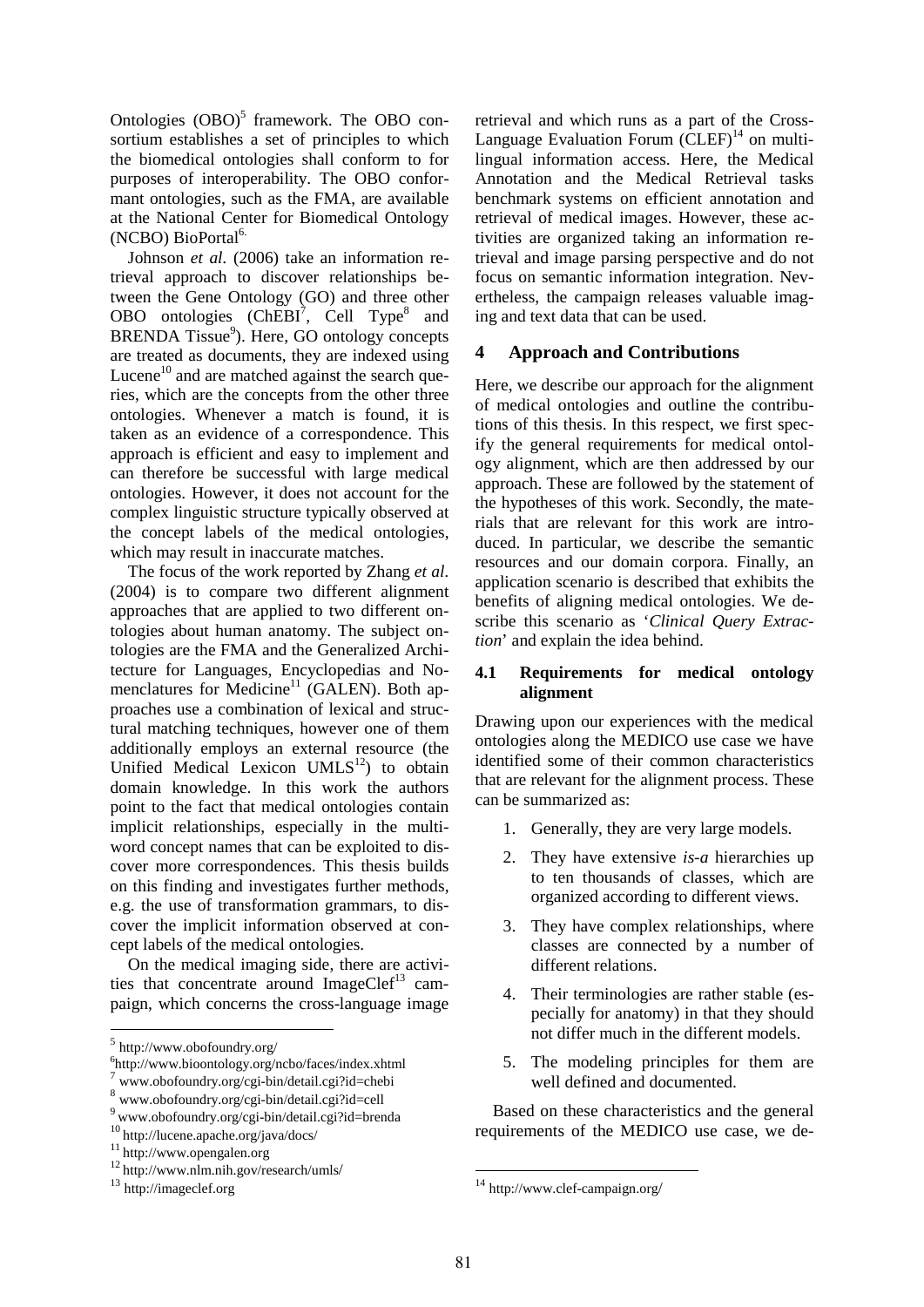rived the following requirements specifically for aligning medical ontologies:

**Linguistic processing**: Medical ontologies are typically linguistically rich. For example, the FMA contains concept names as long as *'Anastomotic branch of right anterior inferior cerebellar artery with right superior cerebellar artery*'. Such long multi-word terms are usually rich with implicit semantic relations. This characteristic shall be exploited by an intensive use of linguistic alignment methods.

**Use of external resources:** As we are in a specific domain (medicine) and as we are not domain experts, we are in lack of domain knowledge. This missing domain knowledge shall be acquired from external resources, for example UMLS. Synonymy information in this resource and in other terminological resources is of particular interest.

**Non-machine learning approach**: We do not have access to much instance data. This is partly because we are domain dependent. A more important reason, however, is that the special resource, the patient health records, which would provide a large amount of relevant instance data is very difficult to obtain due to legal issues. Therefore, machine learning approaches, which require large portions of training data are not the optimal approach for our purposes.

**Structural matching**: Medical ontologies typically come with rich structures that go beyond the basic *is-a* hierarchy. Most of them include a hierarchical ordering along the *part-of* hierarchies. Ontologies such as FMA additionally have part-of classification with higher granularity that include relations such as **'***constitutional part-of', 'systemic part-of' etc.* This rich structure of the medical ontologies shall be used to validate (or improve) the alignments that have been obtained as a result of the linguistic processing and the lexical matching.

**Sequential matching:** Medical ontologies are complex, so that their automatic processing is usually expensive. Therefore, a target concept will be identified (this target concept/term will be in practice the search query of the clinician. More details are explained under section 6.2) First lexical matching techniques shall be applied to identify the search query relevant parts of the ontologies. In other words, those concepts that lexically match the query shall be aligned as first. In this way, the lexical match acts as a filter on the medical ontology and decreases the amount of the computation necessary.

### **4.2 Assumptions**

Given this context, we focus on the evaluation of the following hypotheses:

- 1. Valid relationships (equivalence or other) exist between concepts from FMA, RadLex and from NCI.
- 2. Relationships between non-identical concept labels from the three ontologies can be discovered if these have common reference in a more general medical ontology.
- 3. Concept labels in these ontologies are most often in the form of long natural language phrases with regular grammars. Meaningful relationships (e.g. synonymy) across the three ontologies can be derived by processing these labels using transformation grammars.
- 4. Identification of medical image related query patterns (i.e. a certain combination of concept labels and relations) from corpora is more efficient when it is done based on the alignments.

### **4.3 Approach**

The ontology alignment approach proposed in this thesis has three main aspects. It suggests a combinatory strategy that is based on (a) the linguistic analysis of the ontology concept labels (the linguistic aspect), (b) on corpus analysis (context information aspect) and (c) on humancomputer interaction e.g. relevance feedback (user interaction aspect).

The linguistic aspect draws on the observation that concept labels in medical ontologies (especially those about human anatomy) often contain implicit semantic relations as discussed by Mungall (2004), e.g. equivalence. By observing common patterns in the multi-word terms that are typical for the concept labels of the medical ontologies these relations can be made explicit.

Transformation grammars can help here to detect the syntactic variants of the ontology concept labels. In other words, with the help of rules, the concept labels can be transformed into semantically equivalent but syntactically different word forms. For example, one concept label from the FMA and its corresponding commonly observed pattern (in brackets) is:

'Blood in aorta' (noun preposition noun)

Using a transformation rule of the form,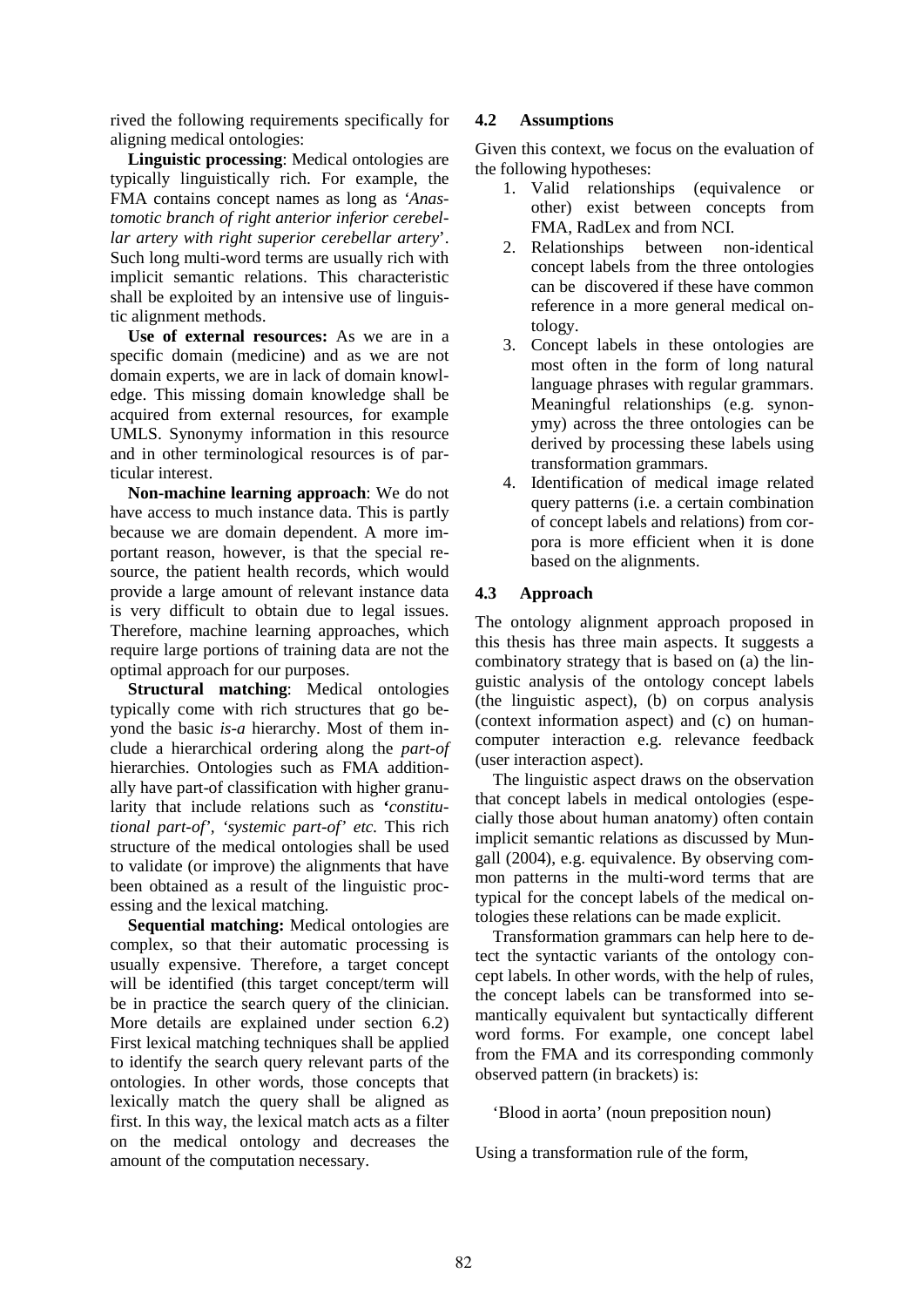noun1 preposition:'in' noun2 => noun2 noun1

we can generate a variant as below with the equivalent semantics:

#### 'aorta blood' (noun noun)

This is profitable for at least two reasons. Firstly, it can help resolve possible semantic ambiguities (if one variant is ambiguous the other one can be preferred). Secondly, identified variants can be used to compare linguistic (textual) contexts of ontology concepts in corpora leading to the second aspect of our approach.

Subsequently, the second aspect, the corpus analysis, builds on comparing linguistic (textual) contexts of ontology concepts in corpora and it assumes that concepts with similar meaning (originating from different ontologies) will appear in similar linguistic contexts. Here, the linguistic context of an ontology class (e.g. *'terminal ileum'* from the FMA as in the example below) can be defined as the document in which it appears, the sentence in which it appears and a window of size N in which it appears. For example, a window size -5, +5 for the FMA concept *"terminal ileum"* would be:

*'Focal lymphoid hyperplasia of the terminal ileum presenting mantle zone hyperplasia with clear cytoplasm'*

can be represented as a vector in form of:

 $\lt$ token -5, token -4, ..., token +4, token +5> <focal, lymphoid, hyperplasia, of, the, presenting, mantle, zone, hyperplasia, with>

These vectors can then be pairwise compared, where most similar vectors indicate similar meaning of corresponding ontology concepts and alignment between ontology concepts follows from this.

Finally, with the user interaction aspect we understand dynamic models of the ontology integration process. Within this dynamic process the ontology alignment happens during an interactive dialogue between the user and the system. In this way, clarifications and questions that elicit user's feedback support the ontology alignment process. An example interactive dialogue can be:

(1) **Radiologist**: Show me the images of Ms. Jane Doe, she has "Amyotrophic Lateral Sclerosis" (*NCI Cancer Thesaurus concept*)

(2) **System**: Ms. Doe doesn't have any images of "Amyotrophic Lateral Sclerosis". Is it equivalent to "Lou Gehrig Disease" (*equivalent NCI Cancer Thesaurus concept*) or to "ALS" (*equivalent RadLex concept*)? That attacks the neurons i.e. the nerve cells (*FMA concept*) Stephan Hawkins has it.

(3) **Radiologist**: Yes, that is true.

(4) **System** Ok. ALS is a kind of "Neuro Degenerative Disorder" (*super-concept from RadLex*) Do you want to see other images on Neuro Degenerative Disorders?

This dialogue illustrates a real life question answering dialogue; where the utterances (2) and (4) contain the system questions, and utterance (3) is the user's interactive mapping feedback. This aspect is based on the approach explained in more detail in (Sonntag, 2008).

### **5 Materials and Methods**

#### **5.1 Terminological resources**

**Foundational Model of Anatomy (FMA)** is the most comprehensive machine processable resource on human anatomy. It covers 71,202 distinct anatomical concepts and more than 1.5 million relations instances from 170 relation types. The FMA can be accessed via the Foundational Model Explorer<sup>15</sup>.

FMA also provides synonym information (up to 6 per concept), for example one synonym for *'Neuraxis'* is the *'Central nervous system'*. Because single inheritance is one of the modeling principles used in the FMA, every concept (except for the root) stands in a unique *is-a* relation to other concepts. Additionally, concepts are connected by seven kinds of part-of relationships (e.g., *part of, constitutional part of, regional part of*). The version we currently refer to is the version available in August 2008.

The **Radiology Lexicon (RadLex)** is a controlled vocabulary developed and maintained by the Radiological Society of North America (RSNA) for the purpose of uniform indexing and retrieval of radiology information, including images. RadLex contains 11962 terms related to anatomy pathology, imaging techniques, and diagnostic image qualities. RadLex terms are organized along several relationships hence several hierarchies. Each term will participate in one of the relationships with its parent. Synonym information is given whenever it is present such as

<sup>15</sup> http://fme.biostr.washington.edu:8089/FME/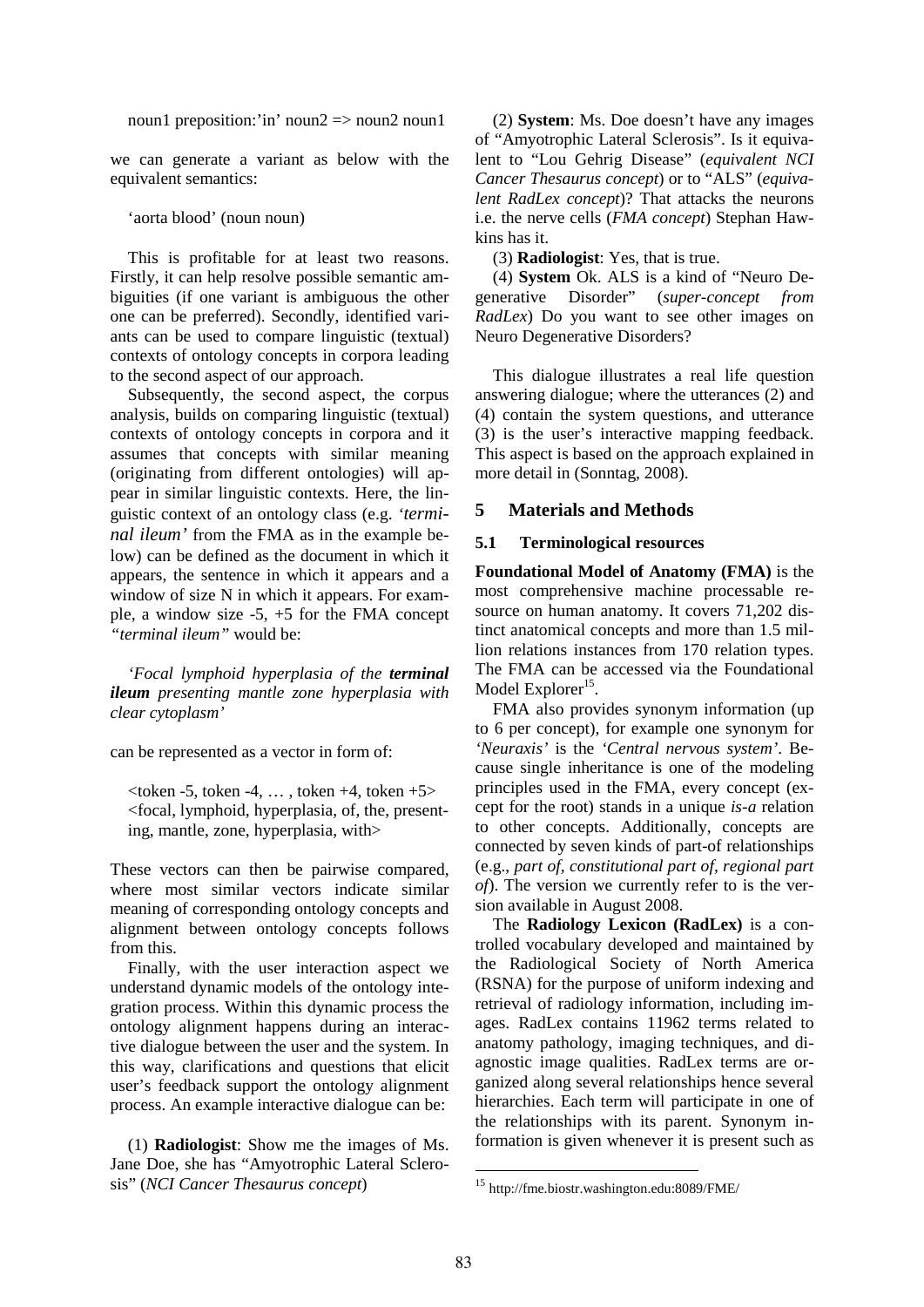in *'Schatzki ring'* and *'lower esophageal mucosal ring'.* Examples of radiology specific relationships are *'thickness of projected image'* or *'radiation dose'*.

The **National Cancer Institute Thesaurus (NCI)** provides standard vocabularies for cancer research. It covers around 34.000 concepts from which 10521 are related to Disease, Abnormality, Finding, 5901 are related to Neoplasm, 4320 to Anatomy and the rest are related to various other categories such as Gene, Protein, etc. The ontology model is structured around three components i.e. Concepts, Kinds and Roles. Concepts are represented as nodes in an acyclic graph, Roles are directed edges between the nodes and they represent the relationships between them. Kinds on the other hand are disjoint sets of concepts and they constrain the domain and the range of the relationships. Each concept belongs to only one Kind. Except for the root concept, every other concept has at least one *is-a* relationship to another concept.

Every concept has one preferred name (e.g., *'Hodgkin Lymphoma'*). Additionally, 1,207 concepts have a total of 2,371 synonyms (e.g., *Hodgkin Lymphoma* has synonym '*Hodgkin's Lymphoma', 'Hodgkin's disease'* and *'Hodgkin's Disease'*). The version we currently refer to is the version in June 2008 (08.06d).

#### **5.2 Data**

The **Wikipedia anatomy, radiology** and **disease corpora** have been constructed based on the Anatomy<sup>16</sup>, Radiology<sup>17</sup> and Diseases<sup>18.</sup> sections of the Wikipedia. Patient records would be the first choice, but due to strict anonymization requirements they are difficult to compile. Therefore, as an initial resource we constructed the corpora based on the Wikipedia.

To set up the three corpora the related web pages were downloaded and a specific XML version for them was generated. The text sections of the XML files were run through the TnT part-ofspeech parser (Brants, 2000) to extract all nouns in the corpus. Then a relevance score (chisquare) for each noun was computed by comparing anatomy, radiology and disease frequencies respectively with those in the British National Corpus  $(BNC)^{19}$ . In total there are 1410 such XML files about human anatomy, 526 about disease, and 150 about radiology.

The **PubMed lymphoma corpus** is set up to target the specific domain knowledge about lymphoma, a special type of cancer (one major use case of MEDICO is lymphoma). Thus, the lymphoma relevant subterminology from the NCI Thesaurus was extracted. This subterminology includes information about lymphoma types, their relevant thesaurus codes, synonyms, hyperonyms (or parent terms) and the corresponding thesaurus definitions.

Using the lymphoma terminology, we identified from PubMed an initial set of most frequently reported lymphomas, e.g. the top five is *'Non-Hodgkin's Lymphoma'*, *'Burkitt's Lymphoma', 'T-Cell Non-Hodgkin's Lymphoma', 'Follicular Lymphoma'*, and *'Hodgkin's Lymphoma'* in that order. The lymphoma corpus currently consists of XML files about two main lymphoma types i.e. *'Mantle Cell Lymphoma'* and for *'Diffuse Large B-Cell Lymphoma'*. The former includes 1721 files and the latter 111.

The **clinical questions corpus** consists of health related questions asked among the medical experts and that were collected during a scientific survey. These questions (without answers) are available through the Clinical Questions Collection<sup>20</sup> online repository. It can either be searched or browsed, for example, by a specific disease category. An example question from the Clinical Questions Collection is *"What drugs are folic acid antagonists?"* For each question, additional information about the expert asking the question, e.g. time, purpose etc. are encoded.

To create the clinical questions corpus we downloaded the categories Neoplasms as well as Menic and Lymphatic Diseases from the Clinical Questions Collection website. For each existing HTML page that reports on a question, we created a corresponding XML file. Currently there are 796 questions our questions corpus.

The **clinical discussions corpus** is ongoing work and it will be a corpus, whose contents will be compiled from the various clinical discussion boards across the Web. These discussion boards usually contain questions and answers between and among the medical experts and patients. We expect the language to be less technical because of the user profile. The purpose of this corpus is to have a resource of clinical questions together

<sup>16</sup>http://en.wikipedia.org/wiki/Category:Anatomy

<sup>17</sup> http://en.wikipedia.org/wiki/Category:Radiology

<sup>18</sup> http://en.wikipedia.org/wiki/Category:Diseases

<sup>19</sup> The BNC (http://www.natcorp.ox.ac.uk/) is a 100 million word collection of samples of written and spoken lan-

guage from a wide range of sources, designed to represent a wide cross-section of current British English.

<sup>20</sup> http://clinques.nlm.nih.gov/JitSearch.html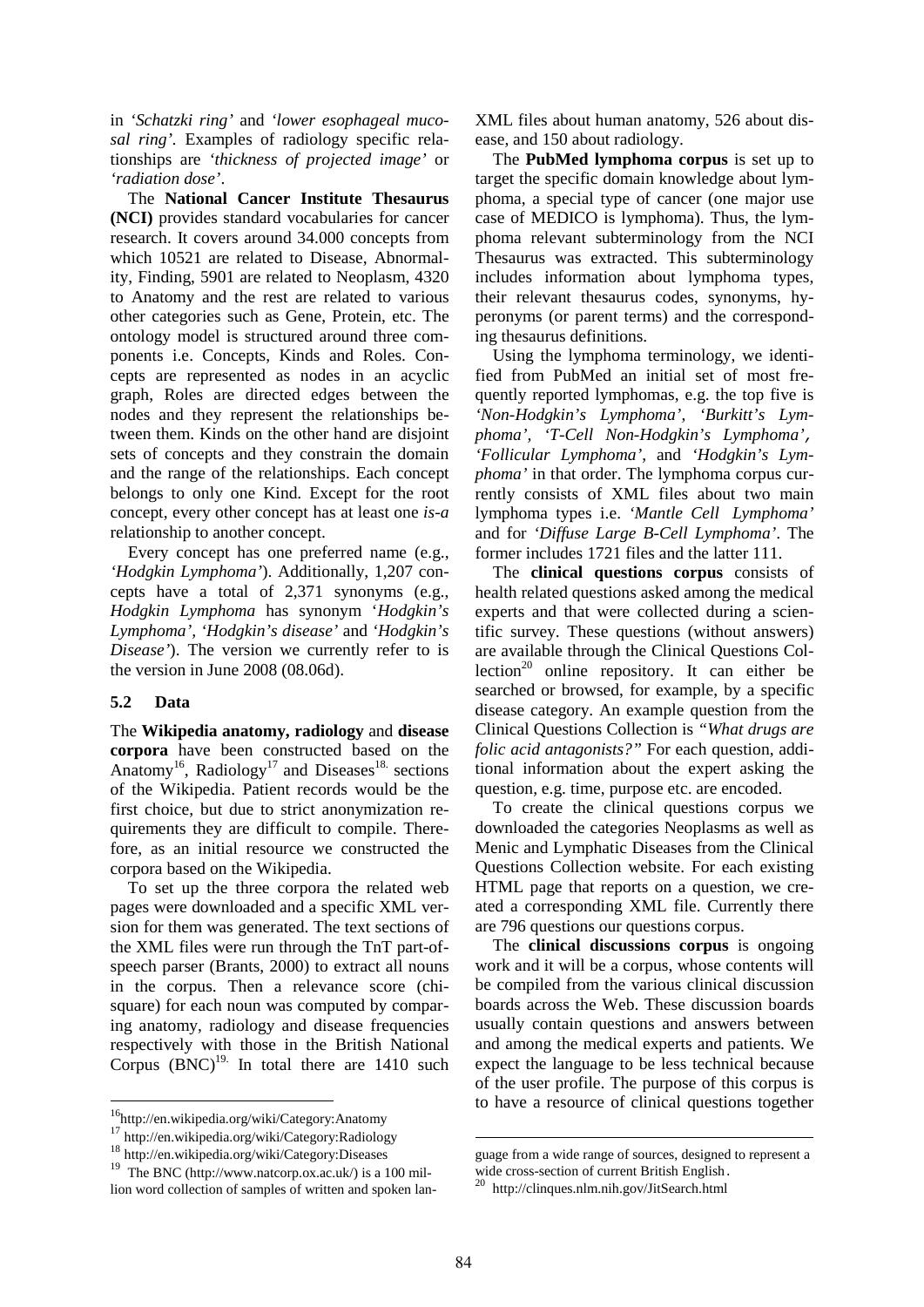with their answers as well as experience reports, links to other useful resources in a less technical language. We have already identified a set of relevant clinical discussion boards and analyzed their contents and structure.

# **6 Evaluation Strategies**

We distinguish between two kinds of evaluation techniques that can be applied to assess the quality of the alignments.

*Direct evaluation methods* compare the results relative to human judgments as explained by Pedersen *et al.* (2007), which in our case would be the assessment and the resulting feedback of the clinical experts. This kind of evaluation, however, is not very realistic in our context due to the unavailability of a representative number of clinical experts.

*Indirect evaluation methods,* on the other hand, consider the performance of an application that uses the alignments. Hence, any improvement in the performance of the application when it uses the alignments can be attributed to the quality of the alignments. In the following two subsections we first describe the baseline and then explain the planned application that shall use the alignments. The performance of this application, with and without the alignments, will be taken as a measure on the quality of these alignments.

### **6.1 Baseline and Comparison to Other Systems**

Our baseline for comparison is string matching after normalization on the concept labels from the input ontologies. Survey results (van Hage and Aleksovski, 2007) suggest that this method is currently the simplest and the most intuitive method being used for ontology alignment (or similar) tasks. Thus, the results of our matching approach will be in the first place compared with the results of this simple matching strategy.

The Ontology Alignment Evaluation Initiative $^{21}$  (OAEI) offers a service evaluate the alignment results for its participant matching systems. The competing systems are evaluated on consensus test cases at four different tracks. The evaluation at the anatomy track, which is the most relevant one for us, has been done either by comparing the systems' resulting alignments to reference alignments (absolute comparison) or to each other (relative comparison).

# **6.2 Clinical Query Extraction**

We conceive of the clinical query extraction process as a use case that shows the benefits of semantic integration by means of ontology alignments.

Clinical query extraction, (Oezden Wennerberg *et al*., 2008; Buitelaar *et al*., 2008) is the process of predicting patterns for typical clinical queries given domain ontologies and corpora. It is motivated by the fact that when developing search systems for healthcare professionals, it is necessary to know what kind of information they search for in their daily working tasks. As interviews with clinicians are not always possible, alternative solutions become necessary to obtain this information.

Clinical query extraction is a technique to semi-automatically predict possible clinical queries without having to depend on clinical interviews. It requires domain corpora (i.e. disease, anatomy and radiology) and domain ontologies to be able to process statistically most relevant concepts in the ontologies and the relations that hold between them. Consequently, conceptrelation-concept triplets are identified, for which the assumption is that the statistically most relevant triplets are more likely to occur in clinical queries.

Clinical query extraction can be viewed as a special case of term/relation extraction. Related approaches from the medical domain are reported by Bourigault and Jacquemin (1999) and Le Moigno *et al*. (2002).

The identification of query patterns (i.e. the concept-relation-concept triplets) starts with the construction of domain corpora from related Web resources such as Wikipedia<sup>22</sup> and Pub-Med<sup>23</sup>. As next, use case relevant parts from domain ontologies are extracted. The frequency of the concepts from the extracted sub-ontologies in the domain corpora versus the frequencies in a domain independent corpus determines the domain specificity of the concepts.

This statistical term/concept profiling can be viewed as a function that takes the domain (sub)ontologies and the corpora as input and returns the partially weighted domain ontologies as output, where the terms/concepts are ranked according to their weights. An example query pattern can look like:

<sup>22</sup> http://www.wikipedia.org/

<sup>23</sup> http://www.ncbi.nlm.nih.gov/pubmed/

<sup>21</sup>http://oaei.ontologymatching.org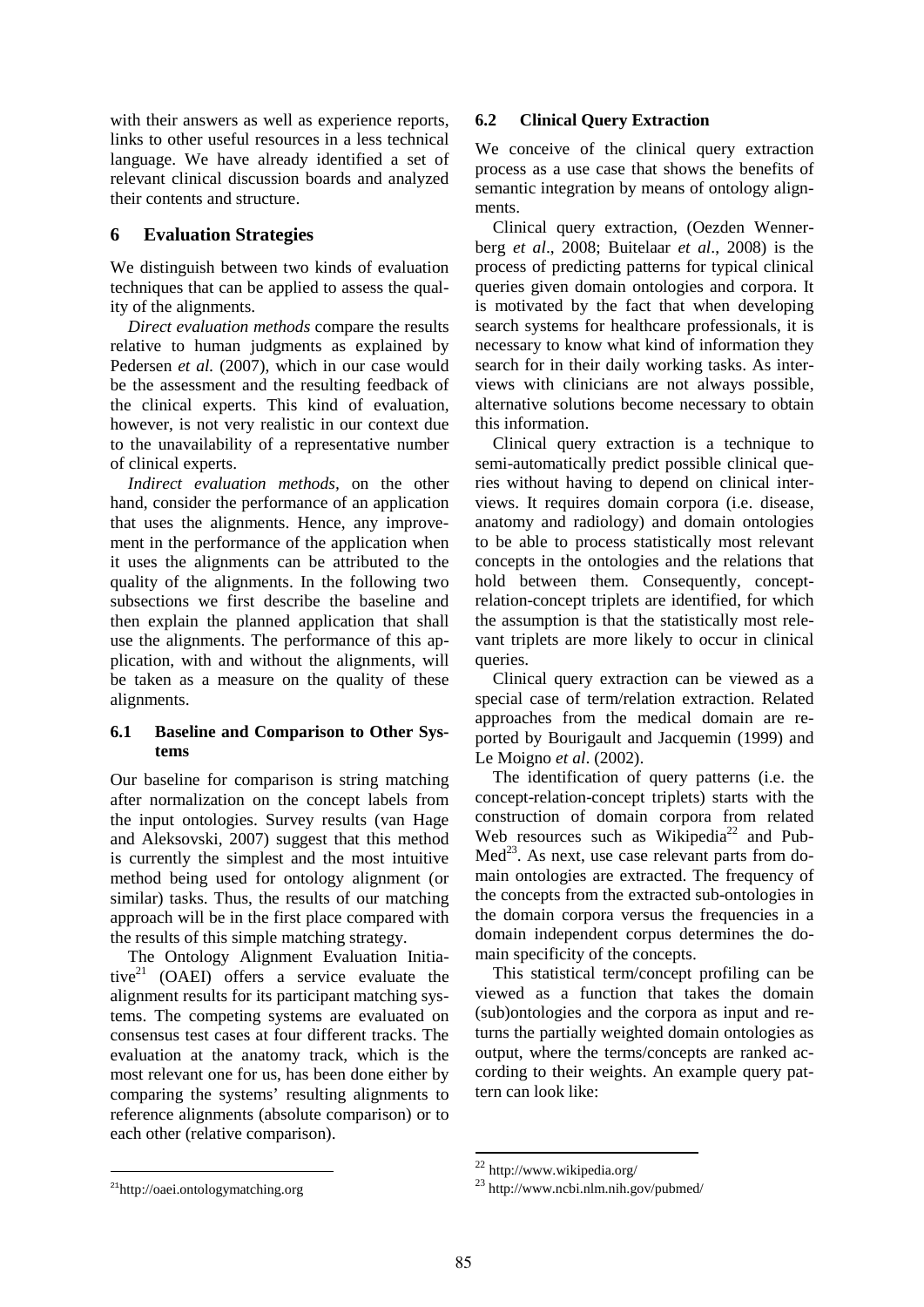| <b>[ANATOMICAL</b><br><b>STRUCTURE</b> | located in       | <b>[ANATOMICAL</b><br><b>STRUCTURE1</b> |
|----------------------------------------|------------------|-----------------------------------------|
|                                        | <b>AND</b>       |                                         |
| <b>[[RADIOLOGY</b><br>IMAGE]Modality]  | is about         | <b>[ANATOMICAL</b><br><b>STRUCTURE1</b> |
|                                        | AND              |                                         |
| <b>[[RADIOLOGY</b><br>IMAGE]Modality]  | shows<br>symptom | <b>[DISEASE</b><br>SYMPTOM]             |

The clinical query extraction approach, as illustrated so far, builds on using domain ontologies, however on using them independently. That is, the entire statistical term profiling is based on processing the use case relevant terms (i.e. concepts) of the ontologies in isolation. In this respect the clinical query pattern extraction is a good potential application that can be used to evaluate the quality of the ontology alignments.

As the current process is based on single concepts, the natural extension will be to perform the extraction based on aligned concepts. Any improvement in the identification of the query patterns from corpora can then be attributed to the quality alignments.

#### **7 Future Directions**

Regarding the linguistic aspect of the ontology alignment approach, the next step will be to concentrate on the definition of the transformation grammar to generate the semantic equivalent concepts.

A further consideration is to explore whether other relations beyond synonymy such as hyponymy or hyperonymy can also be generated and whether this is profitable. To accord for the second aspect, the most suitable vector model will be determined and tested and applied on the current corpora. As required by the third, user interaction aspect, a dialogue that is most representative of a real life use case will be modeled.

Currently, some of the existing alignment frameworks, e.g.  $COMA++^{24}$  or PhaseLibs<sup>25</sup> are being tested for their performance with FMA, RadLex and NCI. The observations on the strengths and the weaknesses of these systems will give more insights for the requirements for our system.

Other tasks that are relevant for achieving the goal of this thesis concentrate on two main topics; the collection and the preparation of data and the evaluation of the alignment approach. Subsequently, the clinical questions corpus will be expanded and will be used to evaluate the clinical query patterns. As explained earlier, the efficient identification of the clinical query patterns based on the alignments will be regarded as one means to assess the performance of the alignment approach. Parallels, a complementary corpus compiled from relevant clinical discussion boards will be prepared for the same purpose.

As required by the linguistic aspect of our approach an initial grammar will be set up and be continuously improved to detect the variants of the ontology concepts labels from the three ontologies mentioned earlier. Transformation rules will be used for this purpose.

The open question about whether the ontology relations shall also be aligned will be investigated to determine the trade-offs of including vs. excluding them from the process. We consider using an external resource such as UMLS to obtain background knowledge that can help resolve possible semantic ambiguities. The appropriateness and adoptability of this resource will be assessed. Finally, the evaluation the overall ontology alignment approach will be carried out, whereby a possible participation the OAEI may also be considered.

### **Acknowledgments**

This research has been supported in part by the THESEUS Program in the MEDICO Project, which is funded by the German Federal Ministry of Economics and Technology under the grant number 01MQ07016. The responsibility for this publication lies with the authors. Special thanks to Prof. Dr. Iryna Gurevych of TU Darmstadt, to Daniel Sonntag and Paul Buitelaar of DFKI Saarbrücken, and to Sonja Zillner of Siemens AG for fruitful discussions. Additionally, we are thankful to our clinical partner Dr. Alexander Cavallaro of the University Hospital Erlangen.

#### **References**

- Bourigault D and Jacquemin C, 1999: *Term extraction + term clustering: An integrated platform for computer-aided terminology*, in Proceedings EACL-99.
- Buitelaar P., Oezden Wennerberg P., Zillner S., 2008: *Statistical Term Profiling for Query Pattern Mining*. In:Proc. of ACL 2008 BioNLP Workshop (ACL'2008). Columbus, Ohio, USA, 19 June 2008.

<sup>24</sup> http://dbs.uni-leipzig.de/Research/coma.html

<sup>25</sup> http://phaselibs.opendfki.de/